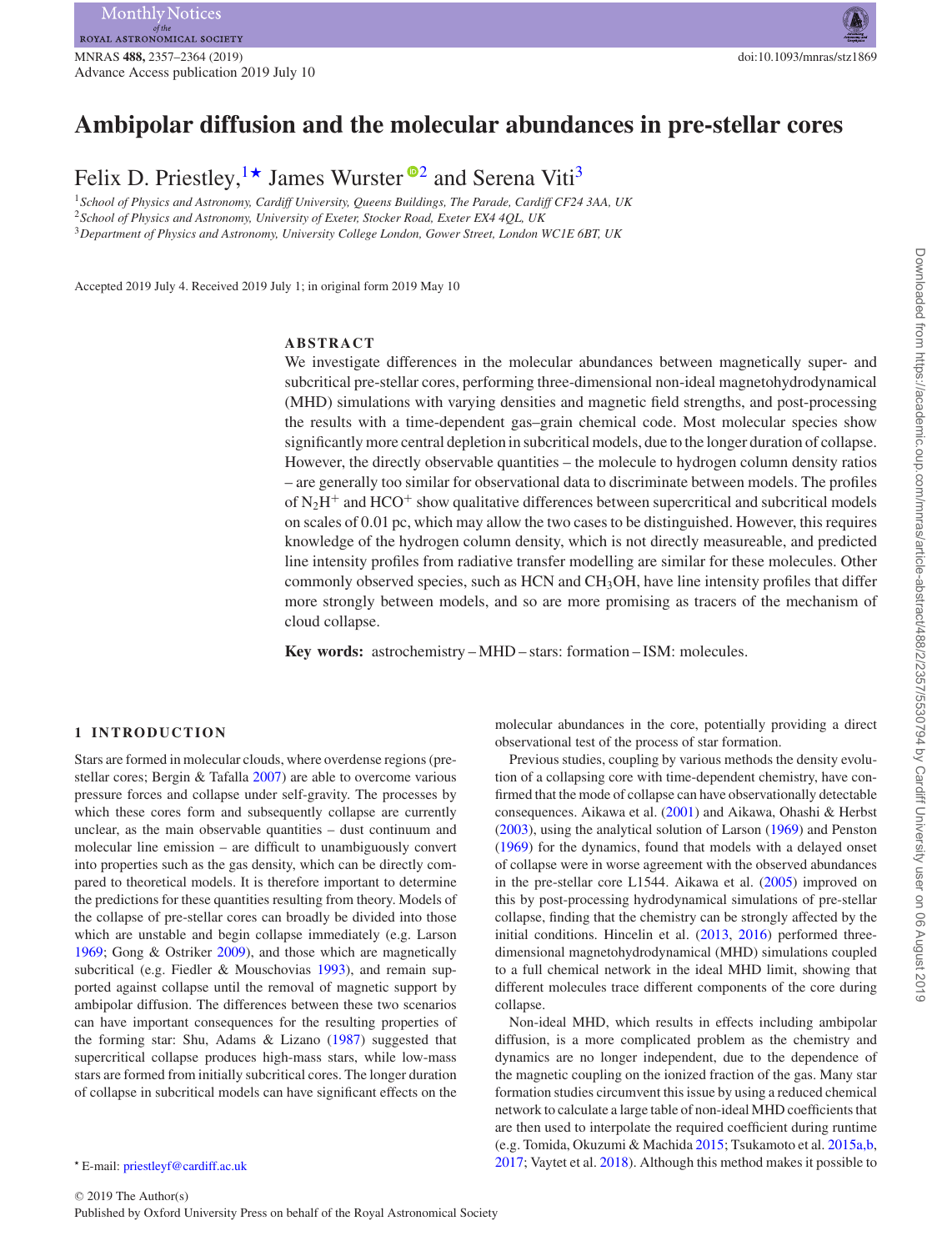| Model    | $R$ (pc) | $\rho$ (g cm <sup>-3</sup> ) | $n_{\rm H}$ (cm <sup>-3</sup> ) | $B7$ ( $\mu$ G) | $t_{\rm ff}$ (Myr) | $t_{\text{end}}$ (Myr) |
|----------|----------|------------------------------|---------------------------------|-----------------|--------------------|------------------------|
| LOW-SUP  | 0.13     | $3.68 \times 10^{-20}$       | $1.57 \times 10^{4}$            | 8.08            | 0.347              | 0.347                  |
| LOW-SUB  | 0.13     | $3.68 \times 10^{-20}$       | $1.57 \times 10^{4}$            | 80.8            | 0.347              | 0.972                  |
| HIGH-SUP | 0.06     | $3.74 \times 10^{-19}$       | $1.60 \times 10^{5}$            | 37.9            | 0.109              | 0.109                  |
| HIGH-SUB | 0.06     | $3.74 \times 10^{-19}$       | $1.60 \times 10^{5}$            | 379             | 0.109              | 0.239                  |

<span id="page-1-0"></span>**Table 1.** Input parameters for non-ideal MHD models.

evolve the simulation for an extended period of time, the evolution of the chemical abundances is not calculated and is thus unknown at any given time. In the studies where the coefficients are calculated at runtime (e.g. Wurster, Price & Bate [2016,](#page-7-12) [2017;](#page-7-13) Wurster, Bate & Price [2018a,](#page-7-14)[b](#page-7-15)[,c\)](#page-7-16), only a few elements and reactions are calculated – too few to allow a meaningful comparison to observations.

To investigate the evolution of the chemical abundances, Li et al. [\(2002\)](#page-7-17) used a one-dimensional approximation to the dynamics and a simplified prescription for ion–neutral coupling, finding that their magnetized model was in better agreement with observations of L1544, seemingly in contradiction to Aikawa et al. [\(2001,](#page-6-1) [2003\)](#page-6-2). Tassis et al. [\(2012\)](#page-7-18) used a thin-disc approximation coupled to a full chemical network. They found magnetically supported models displayed significantly enhanced central depletions for many commonly observed molecules, as the longer collapse timescale allows more freeze-out of molecules onto dust grains, although the total molecular abundances, integrated over the entire core, were much less affected. Tassis et al. [\(2012\)](#page-7-18) suggested that abundance ratios between certain molecules would be a more reliable test of ambipolar diffusion, while Pagani et al. [\(2013\)](#page-7-19) found that the ortho– para H2 ratio is capable of discriminating between rapid and slow collapse.

Because of the computational expense of coupling timedependent multispecies chemistry with non-ideal MHD, previous studies have often been forced to reduce the dimensionality of the problem by various approximations. In Priestley, Viti & Williams [\(2018\)](#page-7-20), we employed an alternative approach, parametrizing the results of previous (magneto)hydrodynamical simulations so that the gas density, as a function of radius and time, could be calculated from an analytical equation, which can then be trivially implemented in a time-dependent chemical simulation. We found that cores that are initially unstable against collapse show very similar chemical behaviour, despite differing initial conditions and collapse mechanisms. Our initially stable models, which collapse due to ambipolar diffusion, had noticeably different abundance profiles, generally showing depletion that was both stronger and extended to larger radii than the unstable models. However, we were unable to determine whether this was a real distinction between stable and unstable cores, or due to the differing initial conditions, in particular the density, of the simulations we parametrized. In this paper, we remove this variation by running three-dimensional non-ideal MHD simulations of collapsing pre-stellar cores with mass-to-flux ratios ranging from subcritical to supercritical, and post-processing the results with a time-dependent gas–grain chemical model. As the only parameter we vary is the degree of magnetic support, this provides a clean test of potential molecular tracers of the mechanism of star formation.

# **2 METHOD**

We simulate the collapse of a pre-stellar core using PHANTOM (Price et al. [2018\)](#page-7-21), an open-source smoothed-particle MHD code, combined with the NICIL library (Wurster [2016\)](#page-7-22). NICIL self-consistently

<span id="page-1-1"></span>**Table 2.** Initial abundances with respect to  $n_{\text{H}}$ .

| Quantity/unit | Value                 |
|---------------|-----------------------|
| He abundance  | 0.10                  |
| C abundance   | $7.30 \times 10^{-5}$ |
| N abundance   | $2.14 \times 10^{-5}$ |
| O abundance   | $1.76 \times 10^{-4}$ |
| S abundance   | $8.00 \times 10^{-6}$ |
| Si abundance  | $8.00 \times 10^{-7}$ |
| Mg abundance  | $7.00 \times 10^{-7}$ |

calculates the non-ideal MHD coefficients by computing the density of electrons, ions, and singly charged and neutral dust grains under local conditions, and has previously been used to study the impact of non-ideal effects on magnetic breaking and binarity in star formation (Wurster et al. [2016,](#page-7-12) [2017\)](#page-7-13), among other topics. The initial conditions are a static, non-rotating sphere of constant density, located in a box with edge lengths 4*r* (where *r* is the radius of the sphere). The box outside the sphere is filled with lower density material with a density contrast of 30:1, in pressure equilibrium with the sphere. The core is threaded by an initially uniform magnetic field aligned with the *z*-axis, although as we do not include rotation, the direction of the magnetic field is essentially arbitrary. We use an isothermal equation of state, with a gas temperature of  $T = 10 \text{ K}$ and a mean molecular mass of  $2.31m<sub>H</sub>$ , corresponding to a sound speed of  $c_s = 1.89 \times 10^4 \text{ cm s}^{-1}$ . The core mass is 5 M<sub>\optops</sub>, and we vary the initial radius to produce models with initial densities corresponding to  $n_{\rm H} \sim 10^4$  and  $10^5$  cm<sup>-3</sup>, and the magnetic field strength to investigate initial mass-to-flux ratios of 5 and 0.5 that give magnetic field strengths covering the ranges observed in prestellar cores for the appropriate densities (Crutcher et al. [2010\)](#page-6-4). The input parameters for the four resulting models are listed in Table [1](#page-1-0) – we refer to the  $\sim 10^4$  cm<sup>-3</sup> super- and subcritical models as LOW-SUP and LOW-SUB, and the <sup>∼</sup>10<sup>5</sup> models as HIGH-SUP and HIGH-SUB, respectively. We run the supercritical models for one free-fall time, and allow the subcritical models to evolve until they have reached a comparable central density as the equivalent density supercritical model.

We track the chemical evolution using UCLCHEM (Holdship et al. [2017\)](#page-7-23), a time-dependent gas–grain chemical code incorporating freeze-out, desorption, and grain-surface reactions. We select 500 particles, evenly spaced in initial radius, from our MHD simulations, and extract the time evolution of their positions and densities. For each particle we input the time and density to a zero-dimensional (i.e. pointlike) UCLCHEM model, updating the molecular abundances at each time step, and reconstruct the three-dimensional abundance structure throughout the collapse from the particle position information. We use the UMIST12 reaction network (McElroy et al. [2013\)](#page-7-24) with additional grain processes as described in Holdship et al. [\(2017\)](#page-7-23). We assume all hydrogen is initially in molecular form, while other elements have the abundances listed in Table [2](#page-1-1) (the 'high-metal' abundances from Lee et al. [1998\)](#page-7-25). The gas temperature is 10 K and the cosmic ray ionization rate is  $1.3 \times 10^{-17}$  s<sup>-1</sup>. We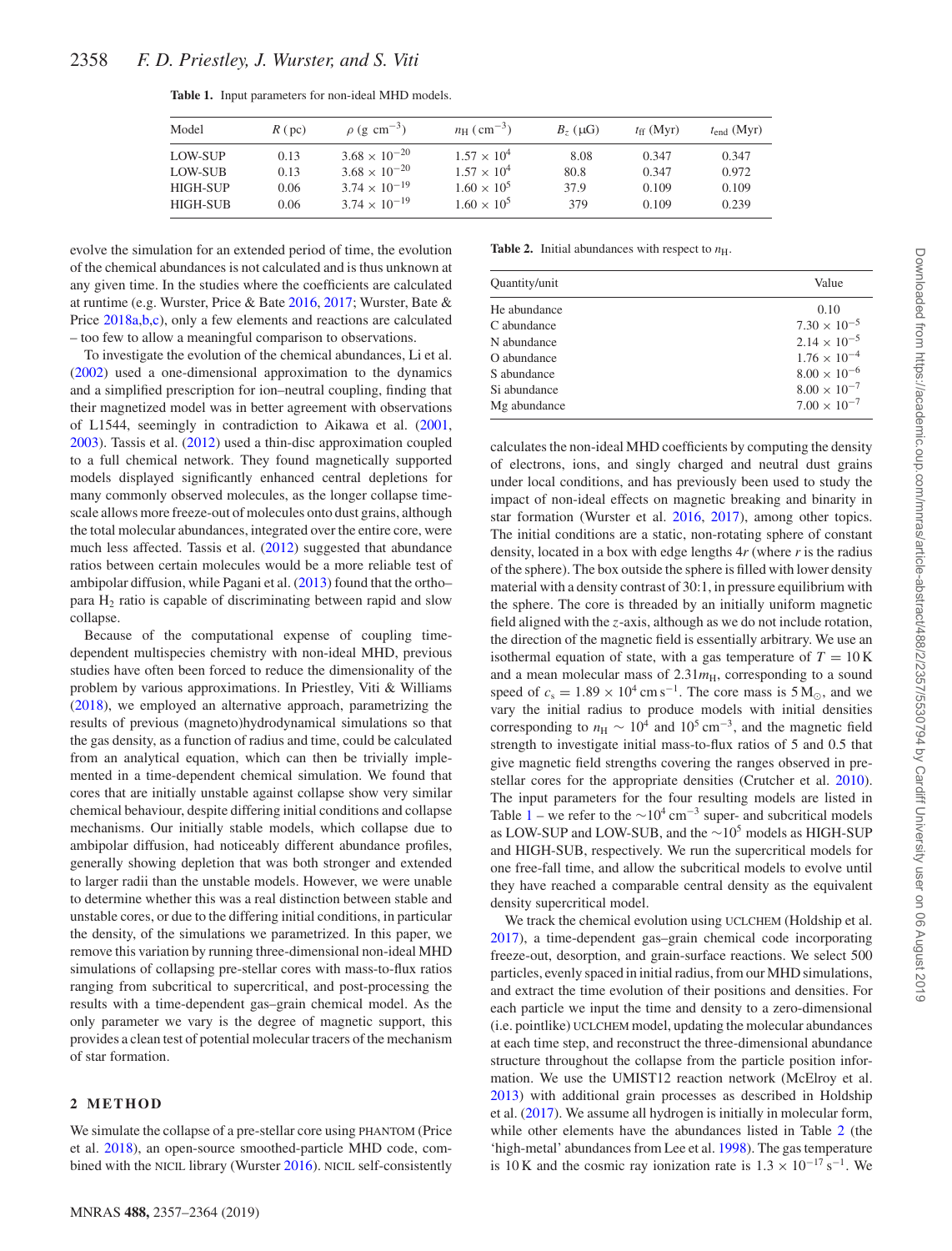

<span id="page-2-0"></span>

**Figure 1.** Electron abundance versus hydrogen nuclei density  $n<sub>H</sub>$  for the LOW-SUP model (black crosses) and the power-law function given in the text (black line).

assume that the core is shielded from any external radiation fields by being embedded in a molecular cloud, and so set the radiation field intensity to zero.

The NICIL library calculates the ion and electron fractions of the gas assuming time equilibrium, treating cosmic ray ionization and recombination and processes including neutral and singly charged dust grains. However, our chemical models include freeze-out of atoms and molecules onto grain surfaces, including Mg ions, which are the most common ionized species. The proportion of Mg locked up in grain mantles depends on the previous history of the gas, and not just the local conditions, so cannot be calculated as an equilibrium quantity. However, we find that the electron abundance follows a tight relation with the hydrogen nuclei density  $n<sub>H</sub>$ , of the form  $X(e^-) = 1 \times 10^{-7} (n_H/10^3 \text{ cm}^{-3})^{-0.6}$ , as shown in Fig. [1,](#page-2-0) so we replace the value calculated by NICIL with this function and set the ion density equal to the electron density. This ensures the values used to calculate non-ideal MHD effects and the values returned by UCLCHEM are consistent.

# **3 RESULTS**

The supercritical models, due to the high mass-to-flux ratio, remain nearly spherically symmetric throughout the collapse, while the subcritical models retain axial symmetry. For each simulation, we bin the particles into an  $r-z$  grid in cylindrical coordinates and take the average values for all particles in a bin as representative. Fig. [2](#page-2-1) shows the radial density profiles in the mid-plane for the LOW-SUP and LOW-SUB models at the simulation end point. The radial density profiles for both models are similar, as at this point the subcritical model has contracted enough to overcome magnetic support and is collapsing dynamically, although the cloud is compressed into a thin disc rather than remaining spherical, as gas can freely collapse along the magnetic field lines.

Despite the similar densities, the molecular abundances differ significantly between the models. Fig. [3](#page-2-2) shows the mid-plane CO abundances for both models. Whereas the both models feature an abundance profile falling from a peak value of  $\sim$ 7 × 10<sup>-5</sup> (the elemental abundance of carbon) at the edge to a lower, depleted value in the centre, as seen in non-magnetic models (e.g. Aikawa et al. [2005\)](#page-6-3), the subcritical model decreases in abundance much more rapidly and to more extreme values. This effect was also seen by Tassis et al. [\(2012\)](#page-7-18) and Priestley et al. [\(2018\)](#page-7-20), and is due to the

<span id="page-2-1"></span>

**Figure 2.** Hydrogen nuclei density  $n<sub>H</sub>$  in the mid-plane versus radius for the LOW-SUP (solid line) and LOW-SUB (dashed line) models at the end of the simulations.

<span id="page-2-2"></span>

**Figure 3.** CO abundance in the mid-plane versus radius for the LOW-SUP (solid line) and LOW-SUB (dashed line) models at the end of the simulations.

longer duration of collapse allowing depletion to proceed further in the subcritical case.

While the mid-plane abundances are very different, observations of pre-stellar cores measure column, rather than volume, densities. Fig. [4](#page-3-0) shows the integrated CO abundance (weighted by density) versus radius, i.e. *N*(CO)/*N*H, as seen from the direction of the *z*-axis, and edge-on for the LOW-SUB model. We do not show the edge-on profile for the LOW-SUP model as it is essentially identical to the face on case. The integrated abundances show much smaller differences, due to the inclusion in the LOW-SUB model of lower density, higher CO gas above and below the mid-plane. Seen edge-on, the LOW-SUB profile is almost indistinguishable from the LOW-SUP case, as all sightlines pass through a significant quantity of low-density, low-depletion gas. The total density-weighted CO abundances for the entire core are  $2.5 \times 10^{-5}$  and  $1.4 \times 10^{-5}$  for the LOW-SUP and LOW-SUB models, respectively. Compared to typically observed variations in the CO abundance between cores (e.g. Frau et al. [2012\)](#page-7-26), this change is too small to discriminate between the two models. The HIGH-SUP and HIGH-SUB models, with abundances of 3.3  $\times$  10<sup>-6</sup> and 1.4  $\times$  10<sup>-6</sup>, also cannot plausibly be distinguished, although in this case the abundances are an order of magnitude lower due to the higher densities allowing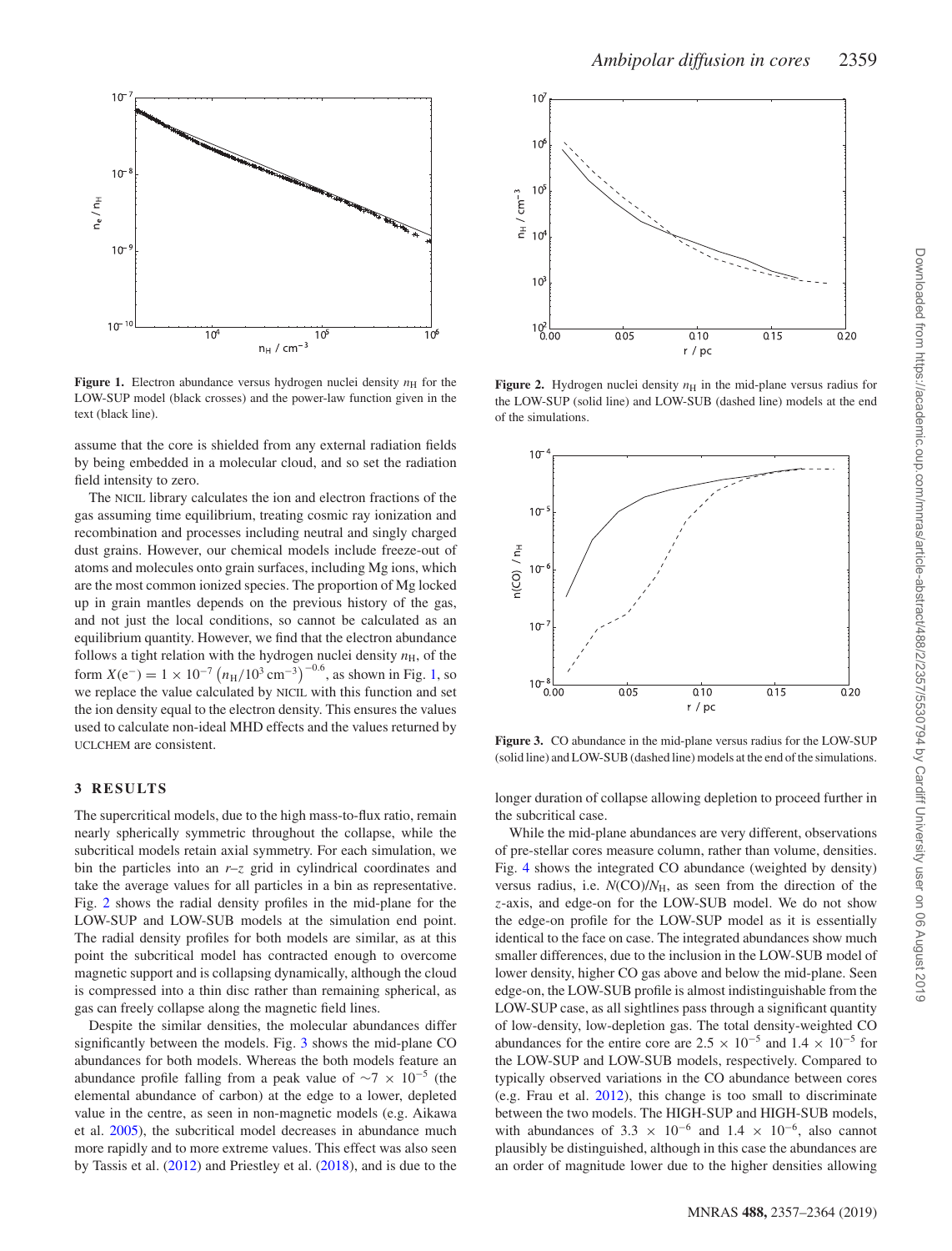<span id="page-3-0"></span>

**Figure 4.** Integrated CO abundance versus radius for the LOW-SUP (solid line) model and the LOW-SUB model as seen from the direction of the *z*-axis (dashed line) and edge on (dotted line) at the end of the simulations.

freeze-out to proceed more rapidly. Tassis et al. [\(2012\)](#page-7-18) previously noted the similar total abundances of models with very different magnetic field strengths; however, we emphasize that those authors found the effect only for the integrated abundance, whereas their one-dimensional abundance profiles still show large differences depending on magnetic field strength. Our three-dimensional simulations allow us to show that even the column-averaged abundance profiles for CO remain too similar to reliably discriminate between supercritical and subcritical models using resolved observations of pre-stellar cores.

<span id="page-3-1"></span>Table [3](#page-3-1) lists the abundances of a number of observationally important molecules, for our models and from observations of several pre-stellar cores. We discuss the agreement (or otherwise) of our results with observations in Section 4 – for the current discussion the observational values are presented to give an idea of the typical variation in abundances between objects. For all species, the subcritical models have lower total abundances than the supercritical model of the same density, as the longer duration results in higher depletions due to freeze-out. Similarly, the highdensity models have lower abundances compared to the low-density ones – the increase in the freeze-out rate due to the increased density more than compensates for the decrease in the collapse duration. However, compared to typical variations in the observed abundances, which for some molecules are greater than a factor of 10, the differences between models of the same initial density are too small to act as a probe of the collapse rate. While differences in the inner parts of the cores can be significant for supercritical and subcritical collapse, at larger radii the abundances are generally similar. As the majority of the gas remains at these larger radii, the overall abundances for the cores are not greatly affected by differences in the inner regions. This can be seen in Fig. [5,](#page-4-0) showing the C 2H integrated abundance profiles for the HIGH-SUP and HIGH-SUB models, for which the total abundance varies by a large factor ( $\sim$ 5) compared to most other molecules. Although C<sub>2</sub>H is severely depleted out to a radius almost twice as large in the HIGH-SUB model seen face on, beyond this point the abundance profiles are indistinguishable, resulting in a much less dramatic difference in the total abundances. For an edge-on orientation, as with CO the level of depletion is much lower due to gas at large radii with high abundances being in the line of sight in all cases. The central abundance is higher than the LOW-SUP model for the same reason.

Table 3. Total model molecular abundances and observed values from pre-stellar cores. Total CO abundances are derived from isotopic abundances assuming a <sup>13</sup>C/<sup>12</sup>C ratio of 0.011 and an <sup>18</sup>O/<sup>16</sup>O ratio of  $\propto$ **Table 3.** Total model molecular abundances and observed values from pre-stellar cores. Total CO abundances are derived from isotopic abundances assuming a <sup>13</sup>C/<sup>12</sup>C ratio of 0.011 and an <sup>18</sup>O/<sup>16</sup>O ratio of 0.002.  $a(b)$  represents  $a \times 10^b$ . Observed abundances are taken from Frau et al. [\(2012\)](#page-7-26) (Pipe Nebula), Tafalla et al. [\(2006\)](#page-7-28) (L1498, L1517B), Wakelam, Herbst & Selsis (2006) (L143N), and Jørgensen, Schöier &  $0.002$ ,  $a(b)$  represents  $a \times 10^b$ . Observed abundances are taken from Frau et al. (2012) (Pipe Nebula), Tafalla et al. (2006) (1.1498, L1517B), Wakelam, Herbst & Selsis (2006) (1.143N), and Jørgensen, Schöier

|                                                                | van Dishoeck (2004) (L1544, L1689B).                                                    |                                                                                                       |                                                                                                                                                                                                                                                                                                                       |                                                                                 |                                                                             |                                                                                                                                                |                                                                                             |                                                                                                 |                                                                   |       |
|----------------------------------------------------------------|-----------------------------------------------------------------------------------------|-------------------------------------------------------------------------------------------------------|-----------------------------------------------------------------------------------------------------------------------------------------------------------------------------------------------------------------------------------------------------------------------------------------------------------------------|---------------------------------------------------------------------------------|-----------------------------------------------------------------------------|------------------------------------------------------------------------------------------------------------------------------------------------|---------------------------------------------------------------------------------------------|-------------------------------------------------------------------------------------------------|-------------------------------------------------------------------|-------|
| pecies                                                         | LOW-SUP                                                                                 | <b>COW-SUB</b>                                                                                        | HGH-SUP                                                                                                                                                                                                                                                                                                               | <b>HGH-SUB</b>                                                                  | Pipe Nebula                                                                 | L1498                                                                                                                                          | L1517B                                                                                      | L134N                                                                                           | L1544                                                             | 1689B |
|                                                                |                                                                                         |                                                                                                       |                                                                                                                                                                                                                                                                                                                       | $-4(-6)$                                                                        |                                                                             |                                                                                                                                                |                                                                                             |                                                                                                 |                                                                   |       |
|                                                                | $2.5(-5)$<br>$5.4(-8)$                                                                  |                                                                                                       |                                                                                                                                                                                                                                                                                                                       |                                                                                 |                                                                             | $2.5(-5)$<br>$3.0(-9)$                                                                                                                         | $7.5(-5)$<br>3.0(-9)                                                                        |                                                                                                 |                                                                   |       |
|                                                                |                                                                                         | 1.4(-5)<br>1.7(-8)<br>1.7(-9)<br>5.2(-9)<br>5.3(-11)<br>5.3(-9)<br>5.4(-9)<br>5.4(-9)<br>5.1.1.1(-10) | $\begin{array}{l} 3.3(-6) \\ 1.2(-8) \\ 1.4(-9) \\ 1.4(1) \\ 1.1(-9) \\ 1.1(-9) \\ 1.1(-9) \\ 1.1(-9) \\ 1.1(-9) \\ 1.1(-9) \\ 1.1(-9) \\ 1.1(-9) \\ 1.1(-9) \\ 1.1(-9) \\ 1.1(-9) \\ 1.1(-9) \\ 1.1(-9) \\ 1.1(-9) \\ 1.1(-9) \\ 1.1(-9) \\ 1.1(-1) \\ 1.1(-9) \\ 1.1(-1) \\ 1.1(-1) \\ 1.1(-1) \\ 1.1(-1) \\ 1.1(-$ | 1.0(-8)<br>3.0(-10)<br>3.28(-9)<br>7.9(-10)<br>5.1(-11)<br>8.9(-10)<br>8.9(-12) | $0.1-2.4(-4)$<br>$0.2-1.5(-9)$<br>$0.4-2.2(-10)$                            |                                                                                                                                                |                                                                                             | 8.0(-5)<br>1.7(-9)<br>1.7(-9)<br>8.2(-1)<br>9.1(-8)<br>5.7(-9)<br>5.7(-8)<br>5.7(-8)<br>5.7(-1) | 4.9(-6)<br>8.9(-10)<br>4.8(-10)<br>4.8(-10)<br>5.5(-9)<br>5.0(-9) |       |
| ψĤ,                                                            |                                                                                         |                                                                                                       |                                                                                                                                                                                                                                                                                                                       |                                                                                 |                                                                             |                                                                                                                                                |                                                                                             |                                                                                                 |                                                                   |       |
| ğ                                                              | 1.0(-8)<br>3.0(-8)<br>3.9(-9)<br>9.8(-10)<br>9.5(-11)<br>9.5(-10)<br>4.7(-0)<br>1.5(-9) |                                                                                                       |                                                                                                                                                                                                                                                                                                                       |                                                                                 | 0.1-1.9(-10)<br>1.5-5.7(-10)<br>0.1-2.6(-10)<br>0.5-2.7(-11)<br>0.2-1.4(-9) | $-2.8(-8)$<br>7.0(-9)                                                                                                                          | $3.4(-8)$<br>$3.0(-9)$<br>$9.3(-10)$<br>$1.5(-10)$<br>$6.0(-10)$<br>$6.7(-10)$<br>$1.5(-9)$ |                                                                                                 |                                                                   |       |
|                                                                |                                                                                         |                                                                                                       |                                                                                                                                                                                                                                                                                                                       |                                                                                 |                                                                             |                                                                                                                                                |                                                                                             |                                                                                                 |                                                                   |       |
| $^{12}H_2$                                                     |                                                                                         |                                                                                                       |                                                                                                                                                                                                                                                                                                                       |                                                                                 |                                                                             |                                                                                                                                                |                                                                                             |                                                                                                 |                                                                   |       |
| $\Phi H^+$                                                     |                                                                                         |                                                                                                       |                                                                                                                                                                                                                                                                                                                       |                                                                                 |                                                                             |                                                                                                                                                |                                                                                             |                                                                                                 |                                                                   |       |
|                                                                |                                                                                         |                                                                                                       |                                                                                                                                                                                                                                                                                                                       | $3.4(-11)$                                                                      |                                                                             | $\begin{array}{c} 1.6(-9) \\ 1.6(-10) \\ 1.7(-10) \\ 6.0(-10) \\ 1.3(-9) \\ 1.3(-9) \\ 3.0(-9) \\ 1.0(-10) \\ 1.0(-9) \\ 1.0(-10) \end{array}$ |                                                                                             |                                                                                                 |                                                                   |       |
| $\begin{array}{l} \mathrm{CH_3OH}\\ \mathrm{H_2CO}\end{array}$ |                                                                                         |                                                                                                       |                                                                                                                                                                                                                                                                                                                       | $3.8(-9)$                                                                       |                                                                             |                                                                                                                                                |                                                                                             |                                                                                                 | $-$<br>3.9(-10)<br>1.6(-9)                                        |       |
| $\overline{C}O^+$                                              |                                                                                         |                                                                                                       |                                                                                                                                                                                                                                                                                                                       | $(01-)6.1$                                                                      | $\frac{1}{2}$                                                               |                                                                                                                                                |                                                                                             |                                                                                                 |                                                                   |       |
| $\rm IC_3N$                                                    | $7.6(-10)$                                                                              |                                                                                                       |                                                                                                                                                                                                                                                                                                                       | $0.7(-10)$                                                                      |                                                                             |                                                                                                                                                |                                                                                             |                                                                                                 |                                                                   |       |
|                                                                |                                                                                         |                                                                                                       |                                                                                                                                                                                                                                                                                                                       |                                                                                 |                                                                             |                                                                                                                                                |                                                                                             |                                                                                                 |                                                                   |       |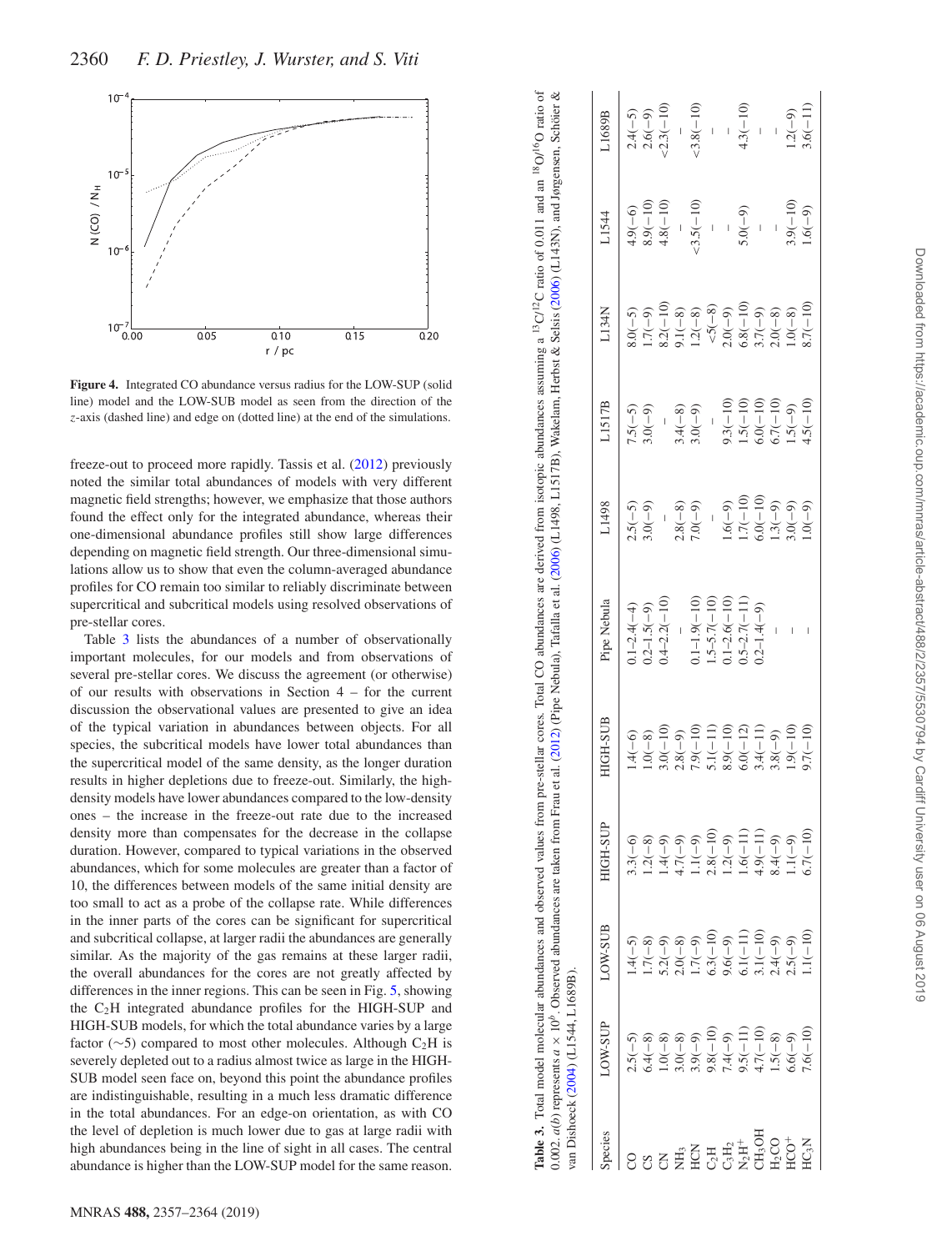<span id="page-4-0"></span>

**Figure 5.** Integrated  $C_2H$  abundance versus radius for the HIGH-SUP (solid line) model and the HIGH-SUB model as seen from the direction of the *z*axis (dashed line) and edge on (dotted line) at the end of the simulations.

<span id="page-4-1"></span>

**Figure 6.** Integrated  $N_2H^+$  abundance versus radius for the LOW-SUP (solid line) model and the LOW-SUB model as seen from the direction of the *z*-axis (dashed line) and edge on (dotted line) at the end of the simulations.

While the magnetic field strength does not strongly affect the total abundance in the core, changes in the spatial distribution can be much more significant. As shown in Fig. [4,](#page-3-0) for CO this amounts to a decrease of a factor of a few in the LOW-SUB model compared to LOW-SUP, too small to be a reliable observational test, but differences as extreme as those of  $C_2H$  in the high-density models (Fig. [5\)](#page-4-0) may well be detectable, although for a core seen edge on the central abundances is much more similar. Fig. [6](#page-4-1) shows the  $N_2H^+$  integrated abundance profile for the LOW-SUP and LOW-SUB models. While the abundances of the two models remain within a factor of a few, the behaviour is qualitatively different. Both models increase from the centre outward to an abundance of  $\sim$ 10<sup>-10</sup>, but the LOW-SUP model then stays at essentially constant abundance beyond 0*.*05 pc for a distance of ∼0*.*1 pc, while the LOW-SUB model peaks at 0*.*1 pc before declining outwards. At a distance of 100 pc, the scales of ∼0*.*01 pc required to resolve this behaviour are ∼20 arcsec, easily achievable with modern radio facilities such as Atacama Large Millimeter/submillimeter Array (ALMA). Among other commonly observed molecules, we find  $HCO<sup>+</sup>$  displays similar behaviour for the low-density models, while  $C<sub>2</sub>H$ , unlike in the high-density case, shows little difference.

<span id="page-4-2"></span>

**Figure 7.** Integrated  $N_2H^+$  abundance versus radius for the HIGH-SUP (solid line) model and the HIGH-SUB model as seen from the direction of the *z*-axis (dashed line) and edge on (dotted line) at the end of the simulations.

For the high-density models, the  $N_2H^+$  and  $HCO^+$  abundance profiles differ from the low-density cases, but still provide the most promising way to discriminate between supercritical and subcritical collapse. Fig. [7](#page-4-2) shows the  $N_2H^+$  integrated abundance profiles – the abundance in both models increases to an essentially constant plateau, but differ in the behaviour within ∼0*.*03 pc of the centre. The HIGH-SUP model increases rapidly at first before trailing off, whereas the HIGH-SUB model has a slower but accelerating increase towards the peak value, which turns over sharply into a nearly constant value at  $0.04 \,\text{pc}$ . Similarly to  $C_2H$ , an edgeon viewing angle decreases the difference in central abundance between the models, but the difference in trend still remains. As with the low-density models, the  $HCO<sup>+</sup>$  abundance profile behaves similarly to N2H+. Again, the ∼0*.*01 pc resolution needed to distinguish these two scenarios is within the capabilities of current molecular observations.

A potential issue with using abundance profiles is that they require the column densities of both the molecule in question and of hydrogen to be measured. While the molecular column density can be obtained fairly simply from line intensities, as mentioned previously determining  $N<sub>H</sub>$  can be affected by significant systematic uncertainties. With the three-dimensional structure of the core, radiative transfer modelling can be used to calculate line surface brightnesses for direct comparison with observations. We used RADEX (van der Tak et al. [2007\)](#page-7-30) to model the emission from each *r*– *z* bin, using a slab geometry, a temperature of 10 K and a linewidth of 0*.*5 kms−<sup>1</sup> (comparable to typical observed values; Tafalla et al. [2002,](#page-7-31) [2006\)](#page-7-27), and the molecular column density calculated from each bin. We assume that the relative velocities between bins in the *z* direction are large enough compared to the linewidths that we can ignore absorption – while this is not entirely accurate, as the velocities generally similar to our adopted linewidth value, the transitions we are interested in are not optically thick so we regard this as an acceptable approximation.

Fig. [8](#page-5-0) shows the  $N_2H^+$  1–0 line surface brightness profile for the low-density models. While the abundance profiles show notable differences, the surface brightness profiles (on a linear, rather than logarithmic scale) are similar in both shape and magnitude – compared to those in the sample of pre-stellar cores observed by Tafalla et al. [\(2002\)](#page-7-31), neither model stands out as a better match. Thus for this molecule, measuring the abundance appears to be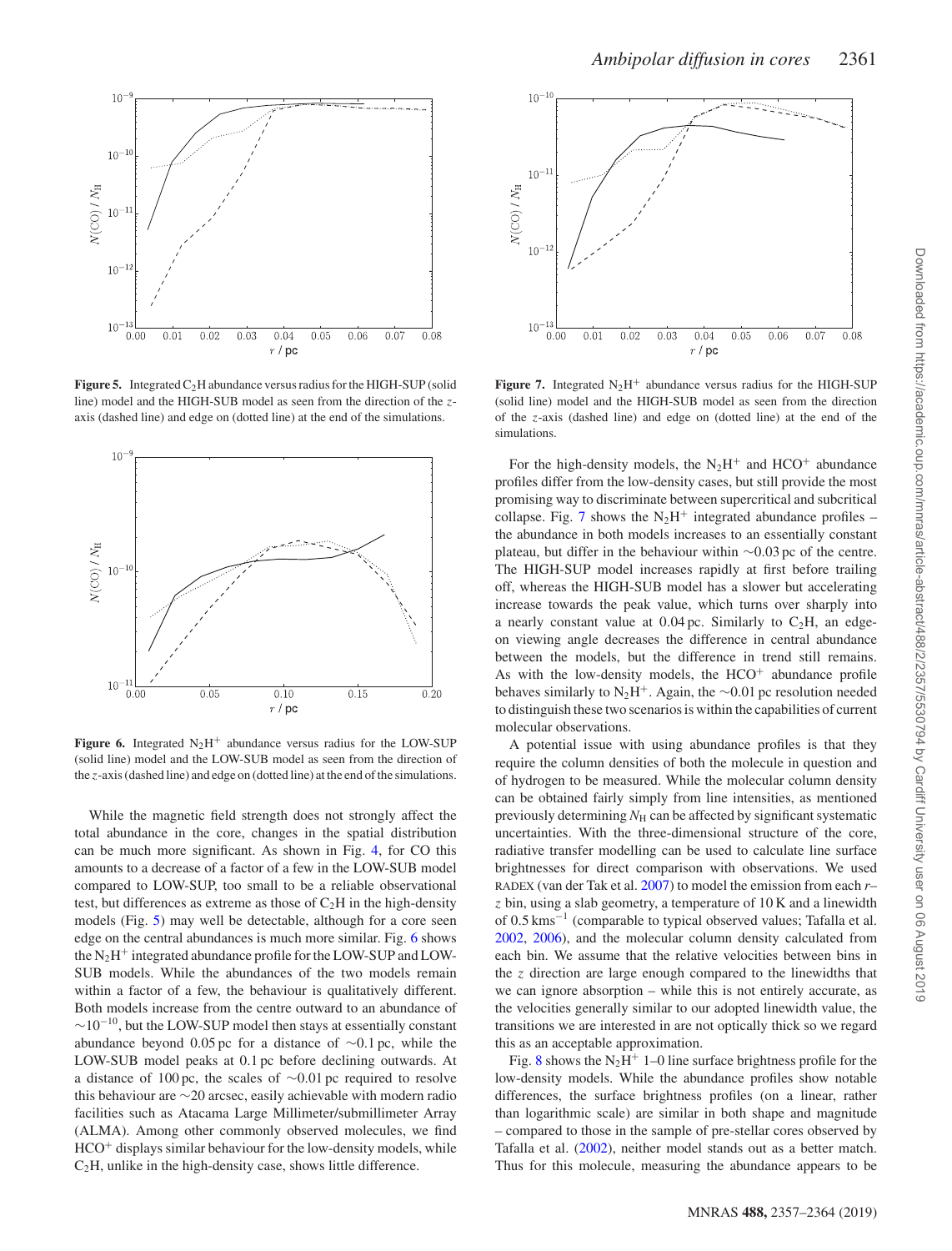<span id="page-5-0"></span>

**Figure 8.** N<sub>2</sub>H<sup>+</sup> 1–0 line surface brightness versus radius for the LOW-SUP (solid line) model and the LOW-SUB model as seen from the direction of the *z*-axis (dashed line) and edge on (dotted line) at the end of the simulations.

<span id="page-5-1"></span>

Figure 9. HCO<sup>+</sup> 1–0 line surface brightness versus radius for the LOW-SUP (solid line) model and the LOW-SUB model as seen from the direction of the *z*-axis (dashed line) and edge on (dotted line) at the end of the simulations.

necessary in order to discriminate between collapse mechanisms. For the  $HCO<sup>+</sup> 1–0$  line, shown in Fig. [9,](#page-5-1) the differences between the two models are greater, in particular the edge-on LOW-SUB intensity profile, which is several times greater at the centre than the LOW-SUP case. Compared to profiles from Tafalla et al. [\(2006\)](#page-7-27), the LOW-SUB face on profile appears to be more consistent, although we note that the surface brightnesses are greater than those observed in the two cores in that study by a factor of several in all cases. The beam sizes from Tafalla et al. [\(2006\)](#page-7-27) correspond to physical sizes of ∼0*.*01 pc, smaller than our radial bin sizes, so beam filling effects are unlikely to be a factor.

While the two molecules we identify as having distinctive abundance profiles produce similar intensity profiles, the reverse is true for other typically observed species. Figs [10](#page-5-2) and [11](#page-5-3) show the surface brightness profiles for the HCN 1–0 and  $CH_3OH$  2<sub>0</sub>–1<sub>0</sub> lines, respectively, for the LOW-SUP and LOW-SUB models. In both cases, the intensities in the inner 0*.*05 pc are higher by factors of ∼3 in the LOW-SUP model than in the LOW-SUB model seen face on, due to the higher abundances. The LOW-SUP intensities also rise much more sharply from the outer part of the core to the centre, which seems to be incompatible with the profiles in Tafalla

<span id="page-5-2"></span>

**Figure 10.** HCN 1–0 line surface brightness versus radius for the LOW-SUP (solid line) model and the LOW-SUB model as seen from the direction of the *z*-axis (dashed line) and edge on (dotted line) at the end of the simulations.

<span id="page-5-3"></span>

**Figure 11.** CH<sub>3</sub>OH  $20-10$  line surface brightness versus radius for the LOW-SUP (solid line) model and the LOW-SUB model as seen from the direction of the *z*-axis (dashed line) and edge on (dotted line) at the end of the simulations.

et al. [\(2006\)](#page-7-27) for both molecules. Seen edge on, the LOW-SUB model produces intensity profiles more similar to the LOW-SUP case, as the line of sight passes through a greater length of large-*r* gas where the difference between model abundances is minimal, although in this case the appearance of the core (thin disc as opposed to spherical) would allow discrimination between models. The LOW-SUB face on predicted intensities are similar to those observed for HCN but lower for CH<sub>3</sub>OH, whereas the LOW-SUP and LOW-SUB edge on values are too high for HCN but consistent with those of CH3OH, although again with a different profile shape. These comparisons are not significant enough to conclusively support one model over the other, but do suggest that predicted line intensities may be a more promising test of collapse mechanisms than the molecular abundances, as the (often uncertain) measurement of  $N<sub>H</sub>$  is no longer necessary. In addition to the intensity, line profiles could also be used, exploiting the fact that the velocity profile differs much more than the density between supercritical and subcritical collapse. However, the number of particles the chemical evolution was followed for in this work is insufficient to produce synthetic line profiles at the required resolution (spatial and velocity), so we leave this to future work.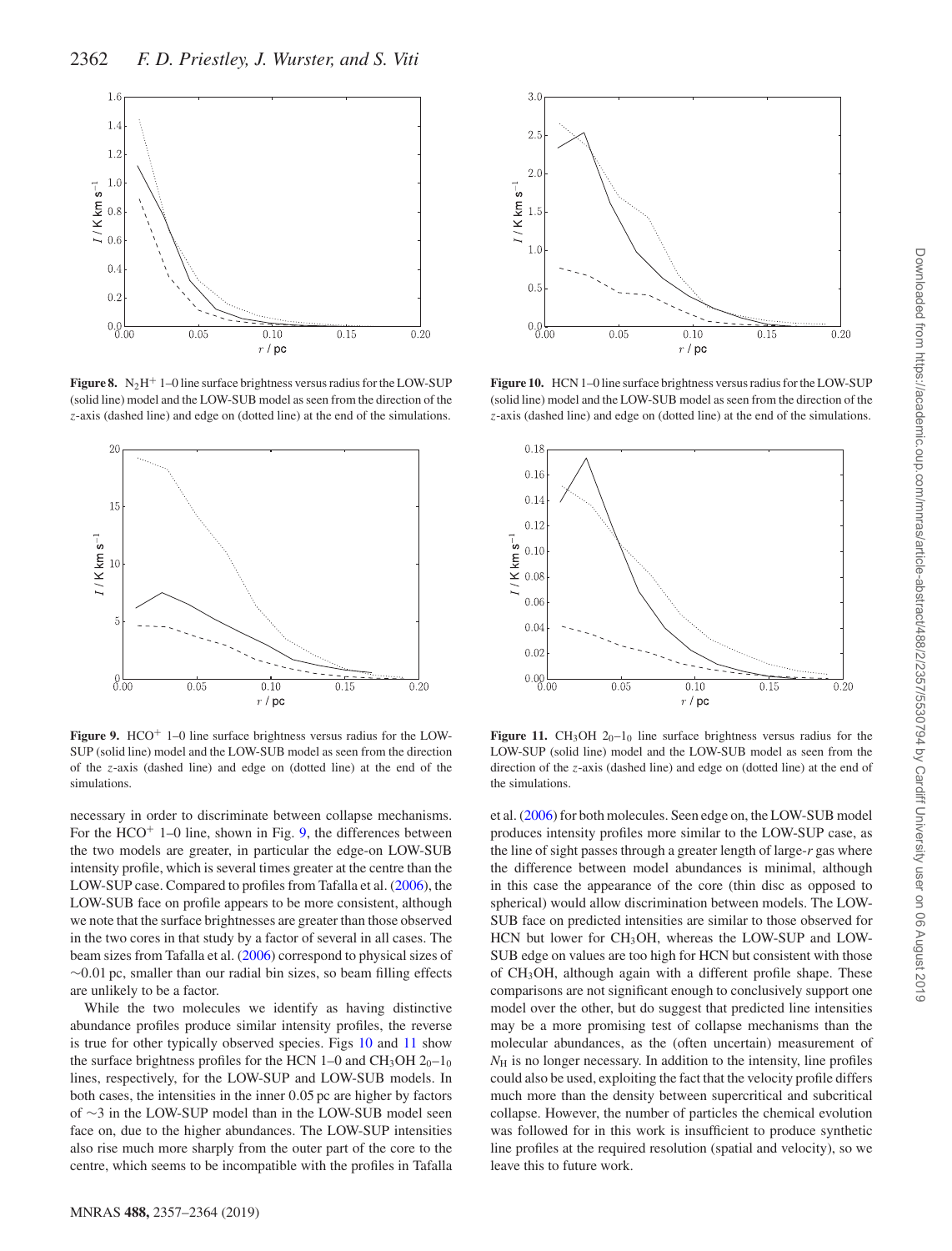# **4 DISCUSSION**

In order to use trends in our model abundances as a tool for investigating collapse mechanisms, our models must be at least mostly accurate representations of the chemistry in pre-stellar cores. Comparison with observed abundances is complicated by several factors: real cores may have had very different initial conditions from the simplistic constant density sphere we assume, and be at various stages of collapse. The conversion from line intensity to column density and then to relative abundance introduces numerous sources of uncertainty, and the effect of beam size, which may result in the column density only being measured for a fraction of the core, can also be important. None the less, if our models do represent realistic pre-stellar cores we would expect the abundances to broadly agree with those derived from observation.

From the abundances in Table [3,](#page-3-1) our low-density models both predict abundances for most molecules in agreement with the observed range of values. Notable exceptions are CS and CN, and to a lesser extent  $C_3H_2$ , for which the model abundances are significantly higher than the largest observed value.  $N_2H^+$  and  $HCO<sup>+</sup>$ , which we identify as the most promising molecules for discriminating between subcritical and supercritical collapse using abundance profiles, are both consistent with observations, except for in the case of L1544 that has a higher  $N_2H^+$  and lower HCO<sup>+</sup> abundance. L1544 is also particularly depleted in CO compared to the low-density models, and as such is probably at a later stage of evolution than we investigate  $-$  Quénard et al. ([2018\)](#page-7-32) suggested an age of  $\sim$ 5 × 10<sup>6</sup> yr for this object based on modelling the abundances of complex organic molecules, much later than any of our models. The abundances of HCN and CH<sub>3</sub>OH, which we noted show significant differences in line intensity, are also reasonably well predicted by the models. In general, the low-density models are mostly adequate for reproducing observed chemical properties of pre-stellar cores.

The HIGH-SUP and HIGH-SUB models are significantly more depleted than the low-density ones, most notably with *N*(CO) ∼ 10−6. This is much lower than all our observational sample except for  $L1544 - NH_3$  is also depleted by around an order of magnitude compared to the typical value of  $\sim 10^{-8}$ . The high-density models do succeed in reproducing  $C_3H_2$  and CN, where the low-density models fail, but CS is still overabundant in the models and CH3OH is much lower than observed, along with CO and NH<sub>3</sub> as mentioned previously. The excessive depletion is not just present at the end of the simulation – CO is depleted below  $10^{-5}$  within a few ×10<sup>4</sup> yr in the HIGH-SUB model. Given the importance of CO both in the chemistry of pre-stellar cores and as an observational tracer of molecular gas, the failure to produce the observed abundances casts some doubt on whether the high-density models are a realistic description of star formation.

Comparing our results with those of Tassis et al. [\(2012\)](#page-7-18), we find good agreement in most cases despite their models beginning from a lower density (1000 cm−3), treating the core as a thin disc, and directly coupling the chemical and hydrodynamical evolution of the gas. In particular, their models also predict CN abundances well above the observed values for a wide range of parameter space. Our models also predict similar values to those of Aikawa et al. [\(2005\)](#page-6-3), who assumed the core is initially a Bonnor–Ebert sphere rather than constant density and did not include magnetic support, with the exception of CS, which can be explained by their lower sulphur abundance. This confirms our finding in Priestley et al. [\(2018\)](#page-7-20) – the initial conditions and the details of the collapse mechanism have much less effect on the chemical properties of a core than

the duration of the collapse. Whereas in Priestley et al. [\(2018\)](#page-7-20) we found significant differences between subcritical and supercritical models, this appears to be due to the subcritical model evolving over  $\sim$ 10<sup>7</sup> yr, rather than 10<sup>6</sup> yr for the other cases we considered. In this paper, the difference between the collapse time-scales of subcritical and supercritical cores is only a factor of a few, and so the resulting chemical effects are much smaller. This was also seen by Tassis et al. [\(2012\)](#page-7-18), with the most significant change in abundances coming from models with collapse time-scales *>*10 Myr. Models where ambipolar diffusion is approximated as simply a decrease in the rate of contraction (e.g. Aikawa et al. [2001\)](#page-6-1) can therefore only be relied upon if the reduction is consistent with that expected from non-ideal MHD effects.

# **5 CONCLUSIONS**

We have post-processed non-ideal MHD simulations of collapsing pre-stellar cores using a time-dependent gas–grain chemical model, for a range of initial densities and magnetic field strengths, allowing us to determine the three-dimensional chemical structure of the cores. Our conclusions are as follows.

(i) Magnetically supercritical and subcritical cores of the same initial density show large differences in their abundance profiles for many molecules, as the increased duration of collapse for subcritical models allows freeze-out to progress further.

(ii) The observable properties – abundances integrated over the column or the entire core – are less distinct, as the abundances are similar at large radii, preventing their use as a probe of the collapse mechanism.

(iii) The integrated abundance profiles of  $N_2H^+$  and  $HCO^+$  show qualitative differences between supercritical and subcritical models, which may allow resolved observations to distinguish between the two cases.

(iv) Our low-density models, with initial density  $n_{\rm H} = 10^4 \text{ cm}^{-3}$ , are mostly consistent with observed abundances in pre-stellar cores. Models with initial density  $10^5$  cm<sup>-3</sup> are overdepleted in several important observational species, including CO.

(v) Line surface brightness profiles, calculated from our results using radiative transfer modelling, have a greater potential for discriminating between models, as they can be compared to observations without knowledge of  $N_{\rm H}$ . Full three-dimensional models are required in order to convert molecular abundance information into line intensities except in highly idealized symmetric cases.

# **ACKNOWLEDGEMENTS**

FDP is funded by the Science and Technology Facilities Council. JW acknowledges support from the European Research Council under the European Community's Seventh Framework Programme (FP7/2007- 2013 grant agreement no. 339248). The authors wish to thank the referee, Konstantinos Tassis, for their helpful suggested improvements to the paper.

# **REFERENCES**

- <span id="page-6-1"></span>Aikawa Y., Ohashi N., Inutsuka S.-i., Herbst E., Takakuwa S., 2001, [ApJ,](http://dx.doi.org/10.1086/320551) 552, 639
- <span id="page-6-2"></span>Aikawa Y., Ohashi N., Herbst E., 2003, [ApJ,](http://dx.doi.org/10.1086/376616) 593, 906
- <span id="page-6-3"></span>Aikawa Y., Herbst E., Roberts H., Caselli P., 2005, [ApJ,](http://dx.doi.org/10.1086/427017) 620, 330
- <span id="page-6-0"></span>Bergin E. A., Tafalla M., 2007, [ARA&A,](http://dx.doi.org/10.1146/annurev.astro.45.071206.100404) 45, 339
- <span id="page-6-4"></span>Crutcher R. M., Wandelt B., Heiles C., Falgarone E., Troland T. H., 2010, [ApJ,](http://dx.doi.org/10.1088/0004-637X/725/1/466) 725, 466